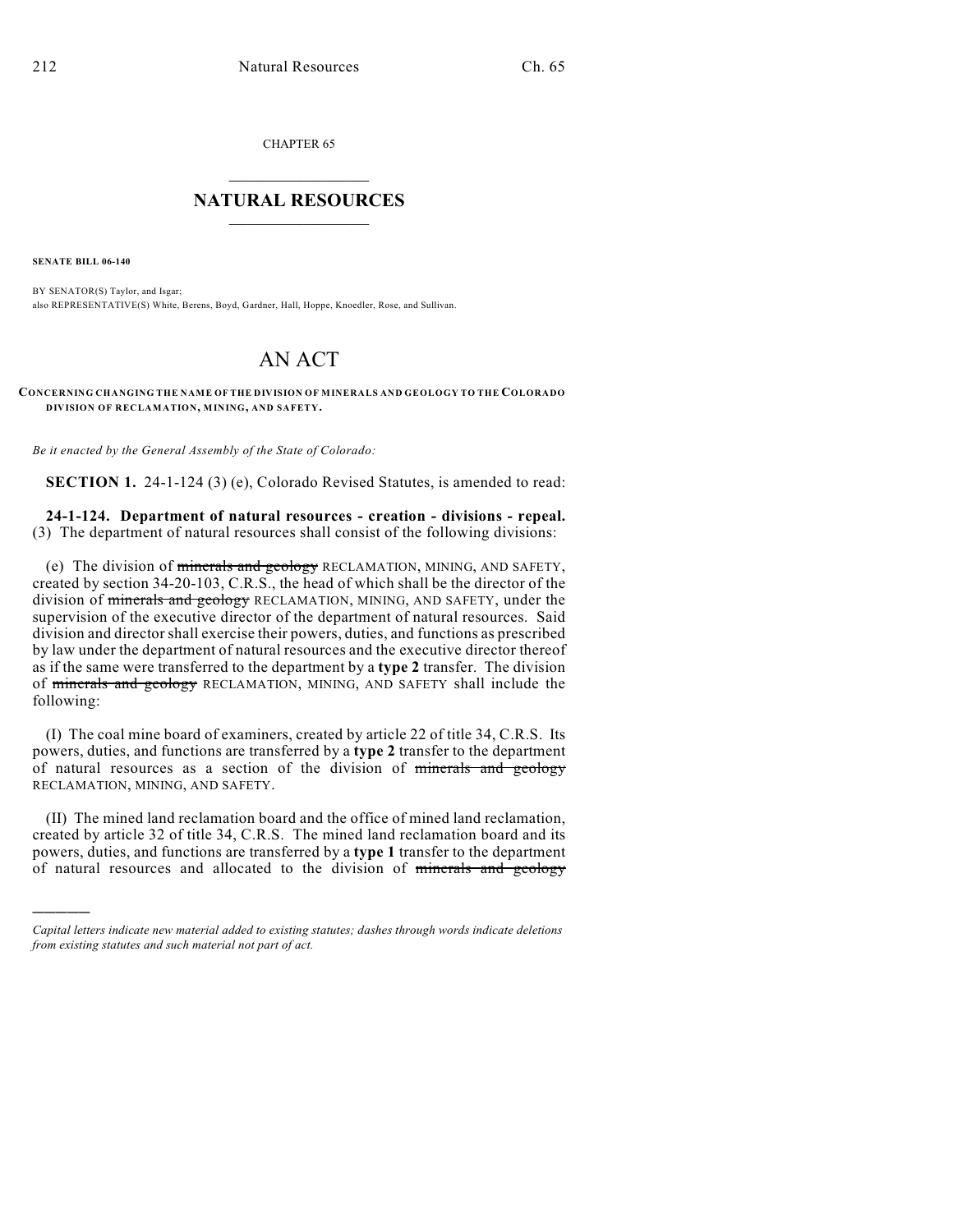### Ch. 65 Natural Resources 213

RECLAMATION, MINING, AND SAFETY. The office of mined land reclamation shall exercise its powers, duties, and functions as if the same were transferred to the department of natural resources and allocated to the division of minerals and geology RECLAMATION, MINING, AND SAFETY as a section thereof by a **type 2** transfer.

(III) The office of active and inactive mines, created by article 21 of title 34, C.R.S. Said office shall exercise its powers, duties, and functions as prescribed by law under the division of minerals and geology RECLAMATION, MINING, AND SAFETY as if the same were transferred to the department of natural resources and allocated to the division of minerals and geology RECLAMATION, MINING, AND SAFETY as a section thereof by a **type 2** transfer.

(IV) (Deleted by amendment, L. 2005, p. 1462, § 1, effective July 1, 2005.)

(V) Repealed.

**SECTION 2.** The introductory portion to 24-33-104 (1) (d), Colorado Revised Statutes, is amended to read:

**24-33-104. Divisions under the department.** (1) The department of natural resources shall consist of the following divisions:

(d) The division of minerals and geology RECLAMATION, MINING, AND SAFETY, the head of which shall be the director of the division of minerals and geology RECLAMATION, MINING, AND SAFETY. The director of the division shall also serve as the head of the office of active and inactive mines or the office of mined land reclamation. The director of the division shall have professional and supervisory experience in mining, reclamation, oil and gas, geology, or natural resource planning and management and shall have a college degree from an accredited college or university in mining engineering, petroleum engineering, geological engineering, geology, or related natural/physical sciences, or mineral economics. The division shall consist of the following sections:

**SECTION 3.** 18-12-109 (3) (c), Colorado Revised Statutes, is amended to read:

**18-12-109. Possession, use, or removal of explosives or incendiary devices possession of components thereof - chemical, biological, and nuclear weapons - persons exempt - hoaxes.** (3) Subsection (2) of this section shall not apply to the following persons:

(c) An authorized employee of the office of active and inactive mines in the division of minerals and geology RECLAMATION, MINING, AND SAFETY while acting within the scope of his OR HER employment;

**SECTION 4.** 24-65.1-302 (2) (d), Colorado Revised Statutes, is amended to read:

**24-65.1-302. Functions of other state agencies.** (2) Primary responsibility for the recommendation and provision of technical assistance functions described in subsection (1) of this section is upon: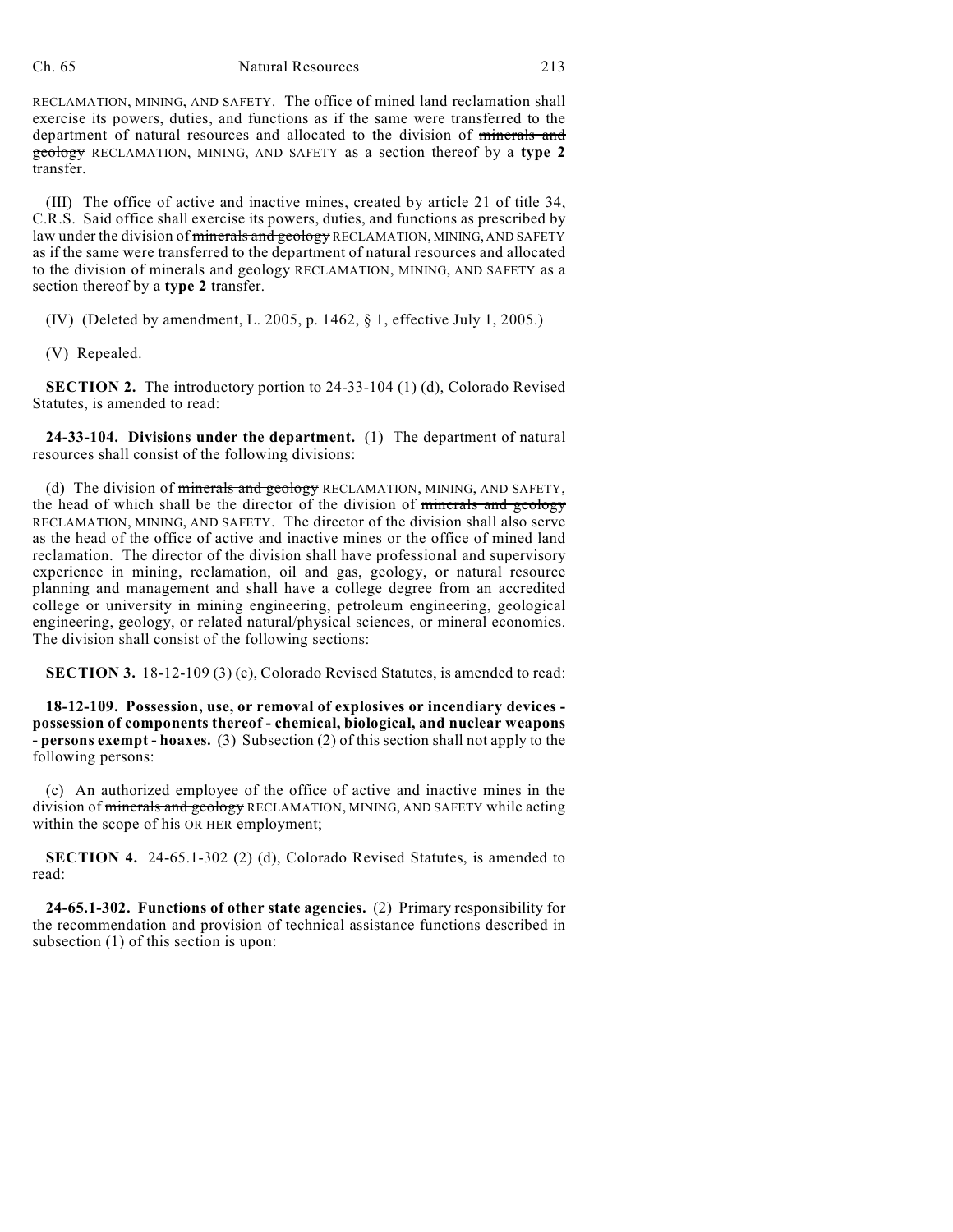(d) The division of minerals and geology RECLAMATION, MINING, AND SAFETY, with regard to mineral extraction and the reclamation of land disturbed thereby;

**SECTION 5.** 25-9-110 (2) (b), Colorado Revised Statutes, is amended to read:

**25-9-110. Violations - penalty.** (2) (b) Notwithstanding the provisions of paragraph (a) of this subsection (2), a sedimentary pond maintained in accordance with a permit issued by the division of minerals and geology RECLAMATION, MINING, AND SAFETY that does not require a permit issued by the water quality control division of the department of public health and environment shall not require the supervision of a certified operator.

**SECTION 6.** 34-1-103 (6), Colorado Revised Statutes, is amended to read:

**34-1-103. Objectives of survey - duties of state geologist.** (6) The state geological survey shall prepare an annual report describing the status of the mineral industry and describing current influences affecting the growth and viability of the mineral industry in the state, and setting forth recommendations to foster the industry. This report and recommendations shall be submitted to the EXECUTIVE director of minerals and geology THE DEPARTMENT OF NATURAL RESOURCES.

**SECTION 7.** 34-20-102 (2), (7), and (8), Colorado Revised Statutes, are amended to read:

**34-20-102. Definitions.** As used in articles 20 to 25 of this title, unless the context otherwise requires:

(2) "Authorized representative" means a person employed by the division  $\sigma f$ minerals and geology who is AND authorized by the director of the division of minerals and geology to conduct safety and health studies, equipment surveys, tests, and technical assistance visits and to perform other duties assigned by the director.

(7) "Director" means the director of the division of minerals and geology RECLAMATION, MINING, AND SAFETY in the department of natural resources.

(8) "Division" means the division of minerals and geology RECLAMATION, MINING, AND SAFETY in the department of natural resources.

**SECTION 8.** 34-20-103 (1), (3), (4), (5), (6), and (7) and the introductory portion to 34-20-103 (8), Colorado Revised Statutes, are amended to read:

**34-20-103. Division of reclamation, mining, and safety - creation - powers and duties - transfer of functions and property - change of statutory references.** (1) There is hereby created the division of minerals and geology RECLAMATION, MINING, AND SAFETY in the department of natural resources. Pursuant to section 13 of article XII of the state constitution, the executive director of the department of natural resources shall appoint the director of the division of minerals and geology RECLAMATION, MINING, AND SAFETY, and the director shall appoint such employees as are necessary to carry out the duties and exercise the powers conferred by law upon the division and the director. Appointing authority for such employees may be delegated by the director to the heads of the offices in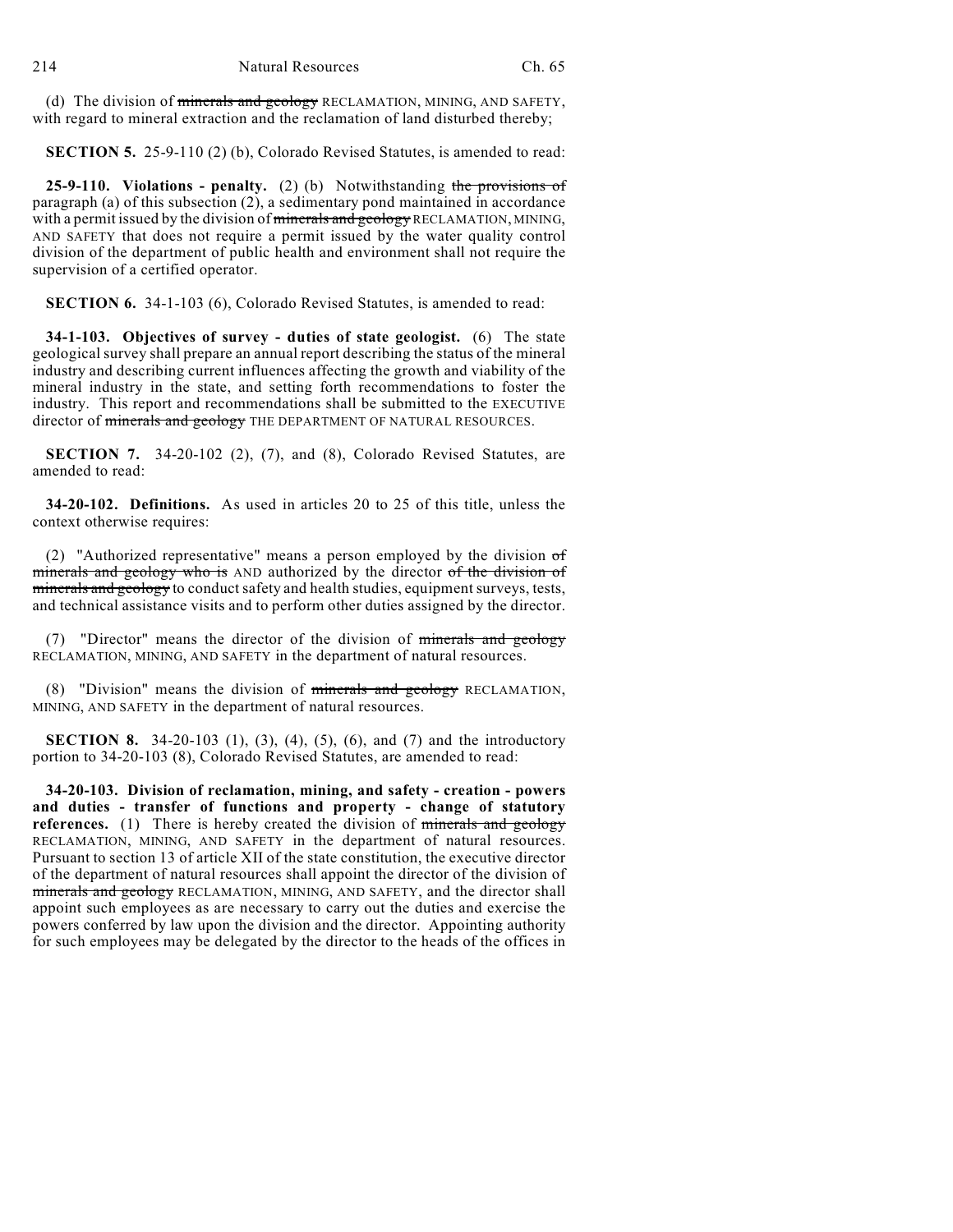the division as appropriate.

(3) The division of minerals and geology RECLAMATION, MINING, AND SAFETY shall be responsible for the administration of articles 20 to 25, and 32, and 33 of this title through the office of active and inactive mines and the office of mined land reclamation.

 $(4)$  (a) The division shall, on and after July 1, 1992, execute, administer, perform, and enforce the rights, powers, duties, functions, and obligations vested in the division of mines and the division of mined land reclamation prior to July 1, 1992, concerning the duties and functions transferred to the division of minerals and geology and allocated to the office of active and inactive mines and the office of mined land reclamation. On July 1, 1992, all employees of the division of mines and the division of mined land reclamation whose principal duties are concerned with the duties and functions transferred to the office of active and inactive mines and the office of mined land reclamation in the division of minerals and geology and whose employment in said offices in the division of minerals and geology is deemed necessary by the executive director of the department to carry out the purposes of this article shall be transferred to the division of minerals and geology and shall become employees thereof. Such employees shall retain all rights to the state personnel system and retirement benefits under the laws of this state, and their services shall be deemed to have been continuous. All transfers and any abolishment of positions in the state personnel system shall be made and processed in accordance with state personnel system laws and rules and regulations.

(b) On July 1, 1992, all items of property, real and personal, including office furniture and fixtures, books, documents, and records of the division of mines and the division of mined land reclamation pertaining to the duties and functions transferred to the office of active and inactive mines and the office of mined land reclamation in the division of minerals and geology pursuant to section 24-1-124 (3) (e), C.R.S., are transferred to the division of minerals and geology and shall become the property thereof. To the maximum extent possible, the director shall direct the use of existing stocks of printed forms, papers, and materials in all agencies affected by this section.

(c) Whenever the division of mines and the division of mined land reclamation are referred to or designated by any contract or other document in connection with the duties and functions transferred to the office of active and inactive mines and the office of mined land reclamation in the division of minerals and geology, such reference or designation shall be deemed to apply to said offices in the division of minerals and geology. All contracts entered into by the division of mines or the division of mined land reclamation prior to July 1, 1992, in connection with the duties and functions transferred to the office of active and inactive mines and the office of mined land reclamation in the division of minerals and geology are hereby validated, with the said offices in the division of minerals and geology succeeding to all the rights and obligations of such contracts. Any cash funds, custodial funds, trusts, grants, and any appropriations of funds from prior fiscal years open to satisfy obligations incurred under such contracts are hereby transferred and appropriated to the office of active and inactive mines and the office of mined land reclamation in the division of minerals and geology for the payment of such obligations.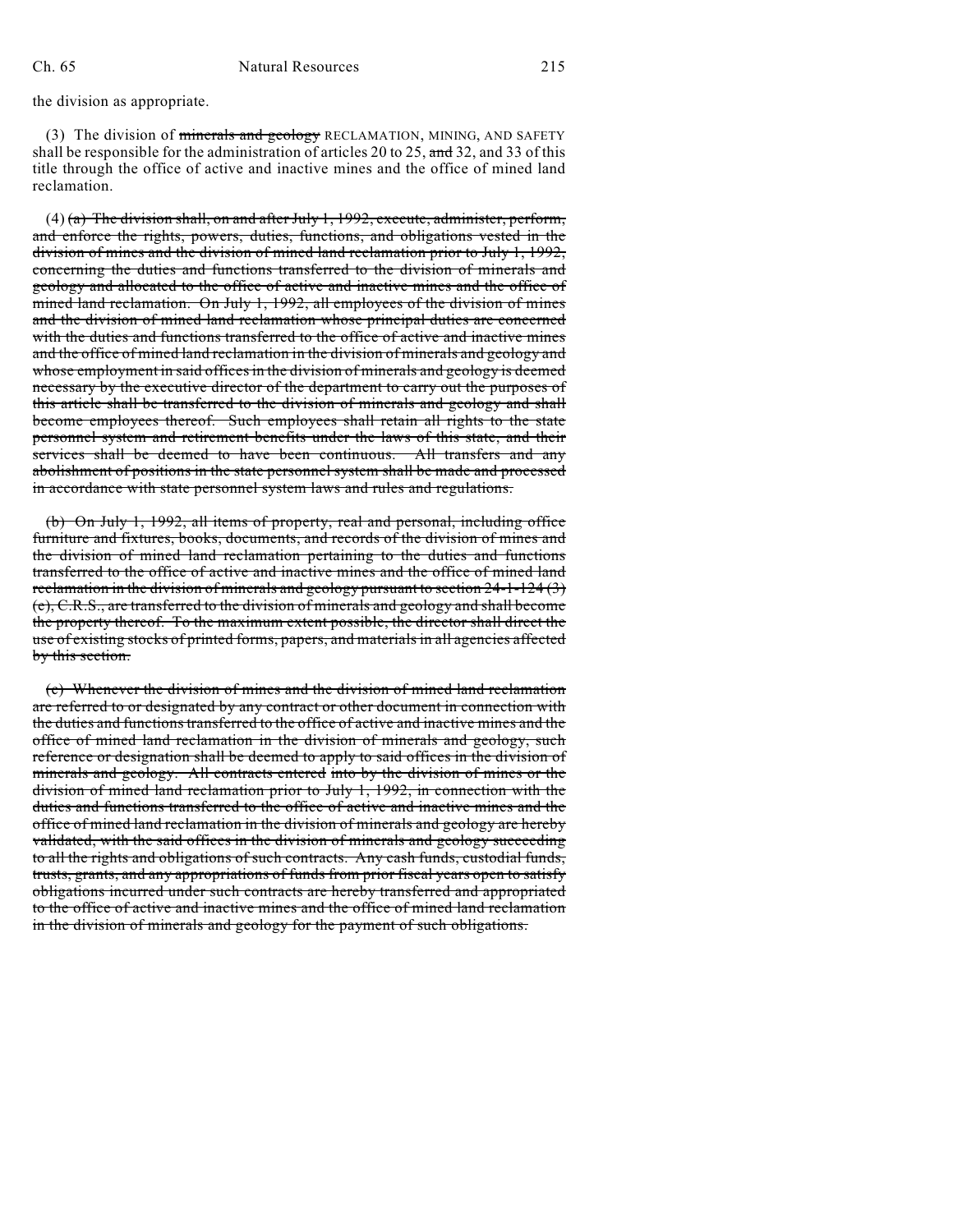(5) On and after July 1, 1992, when any provision of this title refers to the division of mines or the division of mined land reclamation, said law shall be construed as referring to the division of minerals and geology, the office of active and inactive mines, or the office of mined land reclamation.

(6) The revisor of statutes is authorized to change all references in the Colorado Revised Statutes to the division of mines and the division of mined land reclamation to the division of minerals and geology, the office of active and inactive mines, or the office of mined land reclamation, as appropriate.

(7) The director of the division of minerals and geology RECLAMATION, MINING, AND SAFETY shall prepare and submit to the executive director of the department of natural resources a plan for encouraging the development of minerals in the state. Such plan shall be formulated based upon the annual report and recommendations of the Colorado geological survey, the minerals, energy, and geology policy advisory board, and the other divisions in the department.

(8) The director of the division of minerals and geology RECLAMATION, MINING, AND SAFETY shall:

**SECTION 9.** 34-20-104 (1), Colorado Revised Statutes, is amended to read:

**34-20-104. Minerals, energy, and geology policy advisory board - creation.** (1) There is hereby created in the department of natural resources the minerals, energy, and geology policy advisory board. The advisory board shall consist of seventeen members appointed by the governor as follows: A board member of the mined land reclamation board; a board member of the oil and gas conservation commission; a member of the Colorado geological survey advisory committee; one member of the coal mine board of examiners; the executive director of the department of natural resources, or the designee of such executive director; four representatives of the oil and gas industry, at least one of whom shall be a practicing professional geologist; four representatives of the mining industry, at least one of whom shall be a practicing professional geologist; and four members at large representing local government, the environmental community, and institutions of higher education, and a practicing professional geologist who shall be from the field of hydrogeology, engineering geology, or environmental geology. The method of selecting said industry representatives shall be accomplished in the following manner: The governor shall solicit qualified candidates from recognized trade associations and qualified individuals in the referenced industries. The governor shall appoint the industry representatives to serve on the board from each list so developed. The ex officio nonvoting members of the board shall include: The director of the division of minerals and geology RECLAMATION, MINING, AND SAFETY, the heads of the office of active and inactive mines, the office of mined land reclamation, the state geologist, and the director of the oil and gas conservation commission. The board shall elect its chair from the membership of the board on an annual basis, who shall not be an employee of the state of Colorado. To the extent practicable, at least five members of the advisory board shall be residents of Colorado west of the continental divide.

**SECTION 10.** The introductory portion to 34-21-101 (1), Colorado Revised Statutes, is amended to read: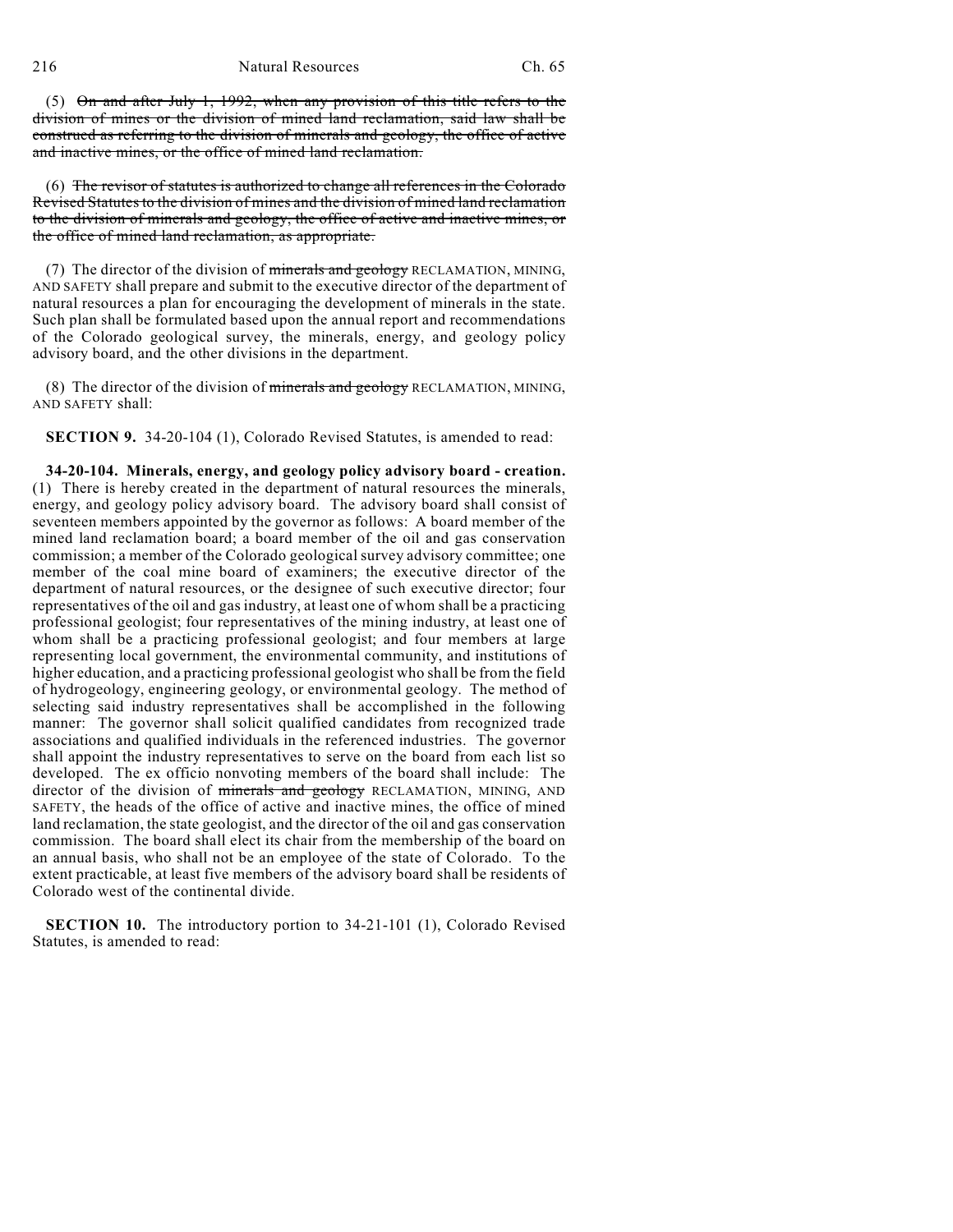**34-21-101. Office of active and inactive mines - creation - duties.** (1) There is hereby created in the division of minerals and geology RECLAMATION, MINING, AND SAFETY in the department of natural resources the office of active and inactive mines, the head of which shall be appointed by the director of the division. The office shall have the following duties:

**SECTION 11.** 34-32-103 (4.5) and (4.7), Colorado Revised Statutes, are amended to read:

**34-32-103. Definitions.** As used in this article, unless the context otherwise requires:

 $(4.5)$  "Director" means the director of the division of minerals and geology RECLAMATION, MINING, AND SAFETY or such officer as may lawfully succeed to the powers and duties of such director.

(4.7) "Division" means the division of minerals and geology RECLAMATION, MINING, AND SAFETY or such agency as may lawfully succeed to the powers and duties of such division.

**SECTION 12.** 34-32-105 (1), Colorado Revised Statutes, is amended to read:

**34-32-105. Office of mined land reclamation - mined land reclamation board - created.** (1) There is hereby created, in the division of minerals and geology RECLAMATION, MINING, AND SAFETY in the department of natural resources, the office of mined land reclamation and, in the department of natural resources, the mined land reclamation board. The head of the office of mined land reclamation shall be appointed by the director. The head of the office of mined land reclamation shall have professional and supervisory experience in mined land reclamation, mining, or natural resource planning and management.

**SECTION 13.** 34-32.5-103 (6) and (7), Colorado Revised Statutes, are amended to read:

**34-32.5-103. Definitions.** As used in this article, unless the context otherwise requires:

(6) "Director" means the director of the division of minerals and geology RECLAMATION, MINING, AND SAFETY.

(7) "Division" means the division of minerals and geology RECLAMATION, MINING, AND SAFETY created in section 34-20-103.

**SECTION 14.** 34-33-103 (1) and (7), Colorado Revised Statutes, are amended to read:

**34-33-103. Definitions.** As used in this article, unless the context otherwise requires:

(1) "Administrator" means the head of the office of mined land reclamation in the division of minerals and geology RECLAMATION, MINING, AND SAFETY in the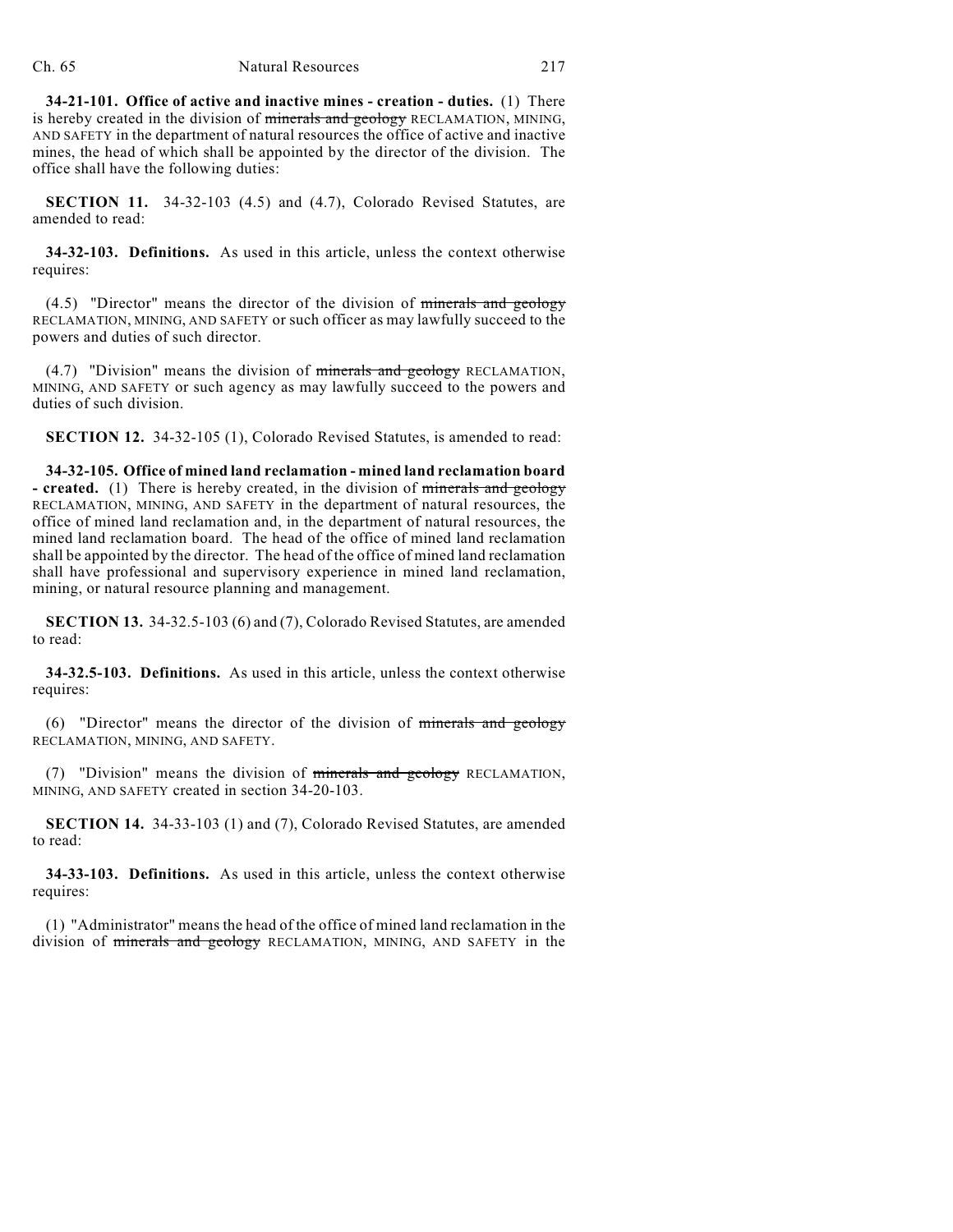department of natural resources.

(7) "Division" means the division of minerals and geology RECLAMATION, MINING, AND SAFETY in the department of natural resources.

**SECTION 15.** 34-34-101 (3), Colorado Revised Statutes, is amended to read:

**34-34-101. Definitions.** As used in this article, unless the context otherwise requires:

(3) "Division" means the division of minerals and geology RECLAMATION, MINING, AND SAFETY or such agency as may lawfully succeed to the powers and duties of such division.

**SECTION 16.** 34-60-106 (17) (e), Colorado Revised Statutes, is amended to read:

**34-60-106. Additional powers of the commission.** (17) (e) The director may consult with other state agencies possessing expertise in matters related to closure of underground natural gas storage caverns in the areas of the jurisdiction of such agencies, including, but not limited to, safety, environmental protection, public health, water resources, and geology. Agencies consulted under this subsection (17) may include, but are not limited to, the public utilities commission, the division of minerals and geology RECLAMATION, MINING, AND SAFETY, the Colorado geological survey, the division of water resources, and the department of public health and environment. Any agency consulted shall provide advice and assistance with respect to matters within its expertise.

**SECTION 17.** 39-29-109 (1) (a) (II) and (1) (c) (I) (C), Colorado Revised Statutes, are amended to read:

**39-29-109. Severance tax trust fund - created - administration - use of moneys - repeal.** (1) (a) There is hereby created in the office of the state treasurer the severance tax trust fund. The fund is to be perpetual and held in trust as a replacement for depleted natural resources and for the development and conservation of the state's water resources pursuant to sections  $37-60-106(1)(i)$  and (1) (l), 37-60-119, and 37-60-122, C.R.S., and for the use in funding programs that promote and encourage sound natural resource planning, management, and development related to minerals, energy, geology, and water. State severance tax receipts shall be credited to the severance tax trust fund as provided in section 39-29-108. All income derived from the deposit and investment of the moneys in the severance tax trust fund shall be credited to the severance tax trust fund. At the end of any fiscal year, all unexpended and unencumbered moneys in the fund shall remain therein and shall not be credited or transferred to the general fund or any other fund. All moneys in the fund shall be subject to appropriation by the general assembly for the following purposes:

(II) The operational account. One-half of the severance tax receipts credited to the severance tax trust fund for tax years commencing on and after July 1, 1995, shall be credited to the operational account of the severance tax trust fund and used to fund programs established within the Colorado oil and gas conservation